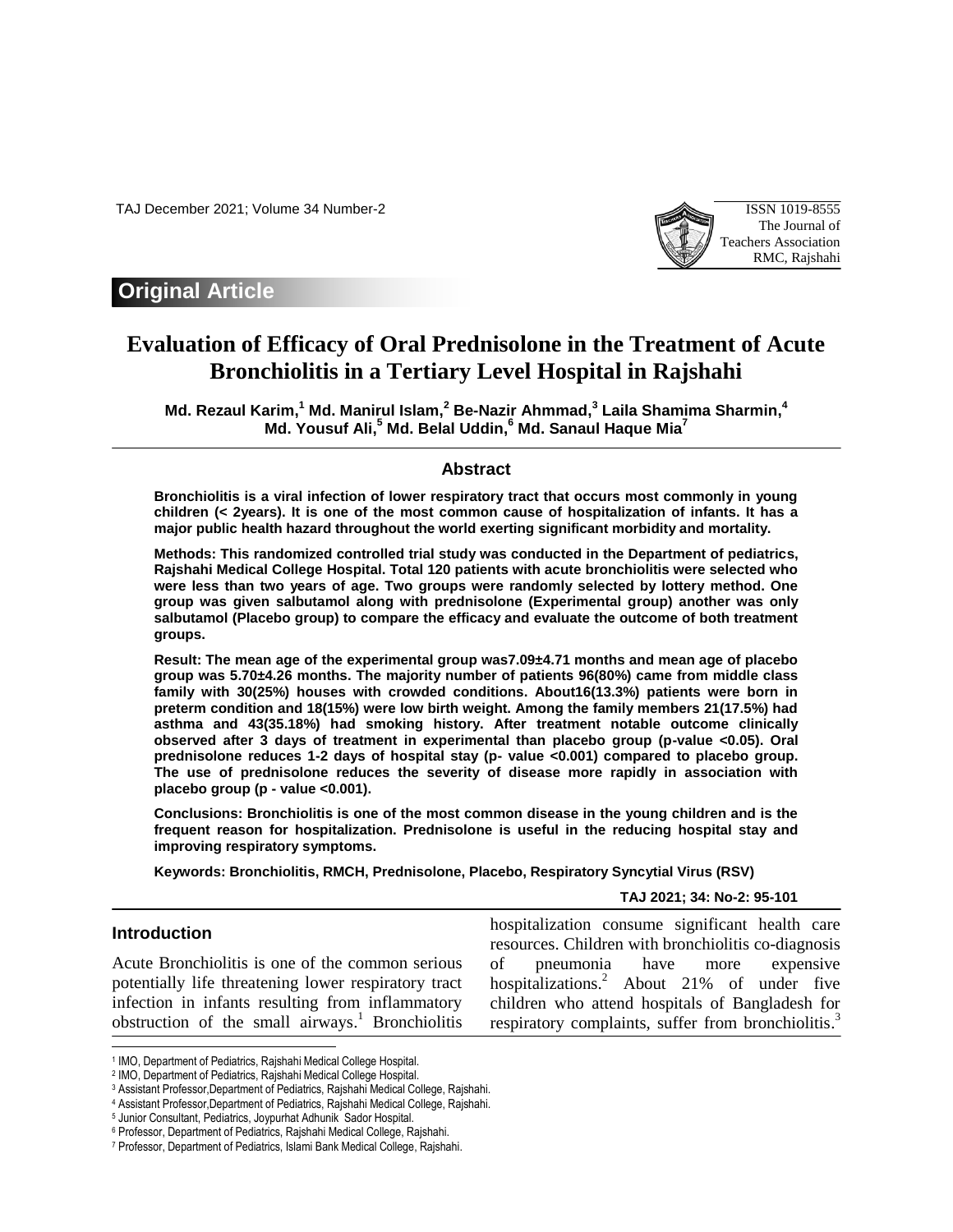Most of the children 835 are below 6 months of age having the modal age  $3 \text{ months}^3$  In Chittagong in Bangladesh bronchiolitis counted 10% of total admissions in pediatric wards. 4

Acute bronchiolitis is predominantly a viral disease. Respiratry Snyncytial Virus (RSV) is responsible for 50-91% of cases. <sup>5</sup> Virtually all children become infected with RSV within 2 years after birth. 6 In general, about 0.5-2% of children with RSV disease need to be hospitalized for monitoring and supportive therapy.<sup>7</sup> A number of therapies have been evaluated for their use in the amelioration of symptoms during acute illness with minimal evidence of benefit. Supportive therapy with oxygen and assistance with feeding remains the main stay of treatment. In recent years corticosteroids have been employed in the treatment for infants with acute bronchiolitis with varied opinion. Evidence of better efficacy of oral prednisolone and salbutamol in our setting will encourage many physicians to apply this treatment protocol and manage their patients better.

#### **Materials and Methods**

It was a randomized controlled trial study from January 2017 to December 2018 (Two years) conducted in the department of Pediatrics, Rajshahi Medical College Hospital (RMCH), to evaluation of efficacy of oral prednisolone in the treatment of acute bronchiolitis. Any child under two years of age both male and female, who were hospitalized due to preceding or existing runny nose, cough breathing difficulty, chest indrawing and rhonchi on auscultation<sup>5</sup> were included and

patients having congenital heart disease previous repeated attacks of cough and wheezing or asthma as well as patients having clinical, laboratory or radiological evidence of Bronchopneumonia or secondary bacterial infection were excluded from this study. Purposive sampling was followed to collect sample. A total of 120 patients recruited and equally divided into two groups. We selected two groups randomly by lottery method. One group was given prednisolone along with salbutamol (experimental group) and another group was given salbutamol only (placebo group). Placebo group received salbutamol in a dose of 0.15mg/kg body weight (minimum dose 1mg) diluted with 3 ml normal saline nebulized 8 hourly and experimental group received salbutamol in same dose as placebo group with 1mg/kg of oral prednisolone for 3 days. Both groups also received oxygen therapy according to need, feeding maintained by oral nasogastric and intravenously according to severity. Treatment response was assessed daily for three days. Date of discharge was recorded for assessing length of hospital stay. Data were analyzed with Statistical package for Social Science (SPSS) version 23. Statistical software employing appropriate statistical tests. Continuous variables were analyzed using the paired or unpaired t-test as appropriate noncontinuous variables (such as sex, atopy) were assessed using  $x^2$  test. p-value less than 0.05 was considered significant. Approach from the Institutional Review Board (IRB) of RMC was obtained prior to the commencement of this study with informed consent from family members.

#### **Results**

Total 120 patients were selected. Their parents were interviewed by specific questionnaire and patients were undergoing some clinical examination and investigations for evaluation of efficacy of oral prednisolone in the treatment of acute bronchiolitis.

Changes in respiratory rate (RR) at different times from admission to next consecutive three days after pharmacological intervention in both experimental and placebo groups (Fig.1). Initially there was not enough difference in outcome on day 1 (experimental group mean RR 64.57/min and placebo group mean RR 64.88.min) but gradually after 3 days of administration, there was significant change (P-value < 0.001), where mean respiratory rate was in experimental group 42.97/min and in placebo group 49.88/min.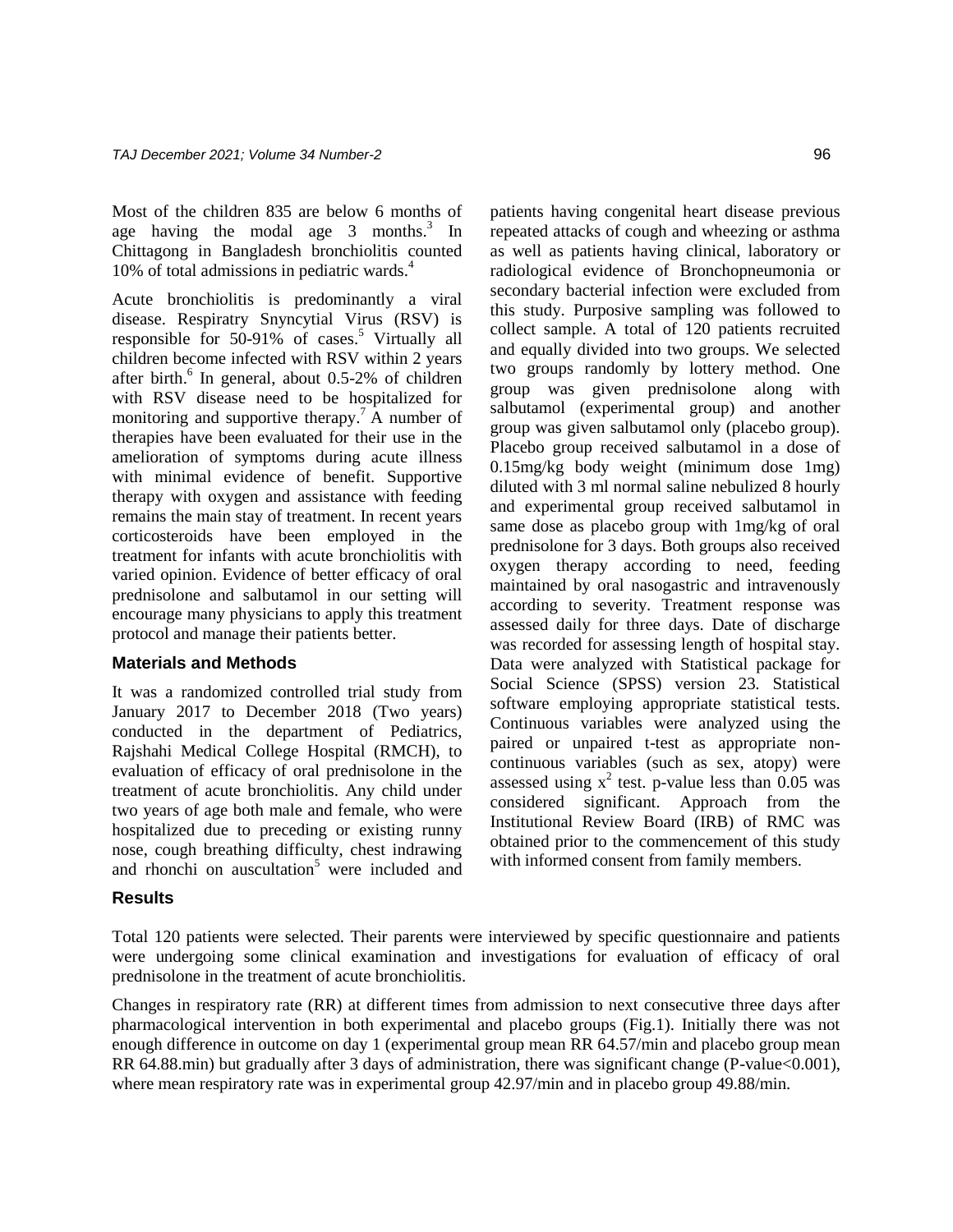

# Fig. 1: Changes in Respiratory rate with oral prednisolone use.

**Table 1:** Changes in Oxygen saturation

|                                                    | <b>Mean</b> (SD) |                  |                |
|----------------------------------------------------|------------------|------------------|----------------|
| Follow up days                                     | Experimental     | Placebo          | <b>P</b> value |
| Oxygen saturation at follow up<br>day <sub>1</sub> | $90.10 \pm 2.52$ | $90.11 \pm 2.48$ | 0.971          |
| Oxygen saturation at follow<br>upday2              | $97 \pm 1.55$    | $96.80 \pm 1.50$ | 0.520          |
| Oxygen saturation at follow<br>upday3              | $98.28 \pm 0.69$ | $98.07 \pm 0.86$ | 0.150          |

Table-1 shows oxygen saturation of patients. Oxygen  $(O_2)$  saturation on day 1 among experimental group was 90.10%. On day 3 among experimental group O<sub>2</sub> saturation was 98.28% and in placebo group was 98.07%. Prednisolone has gradual effect on improvement of  $O_2$  saturation. But there was no significant difference in improvement of  $O_2$  saturation the groups.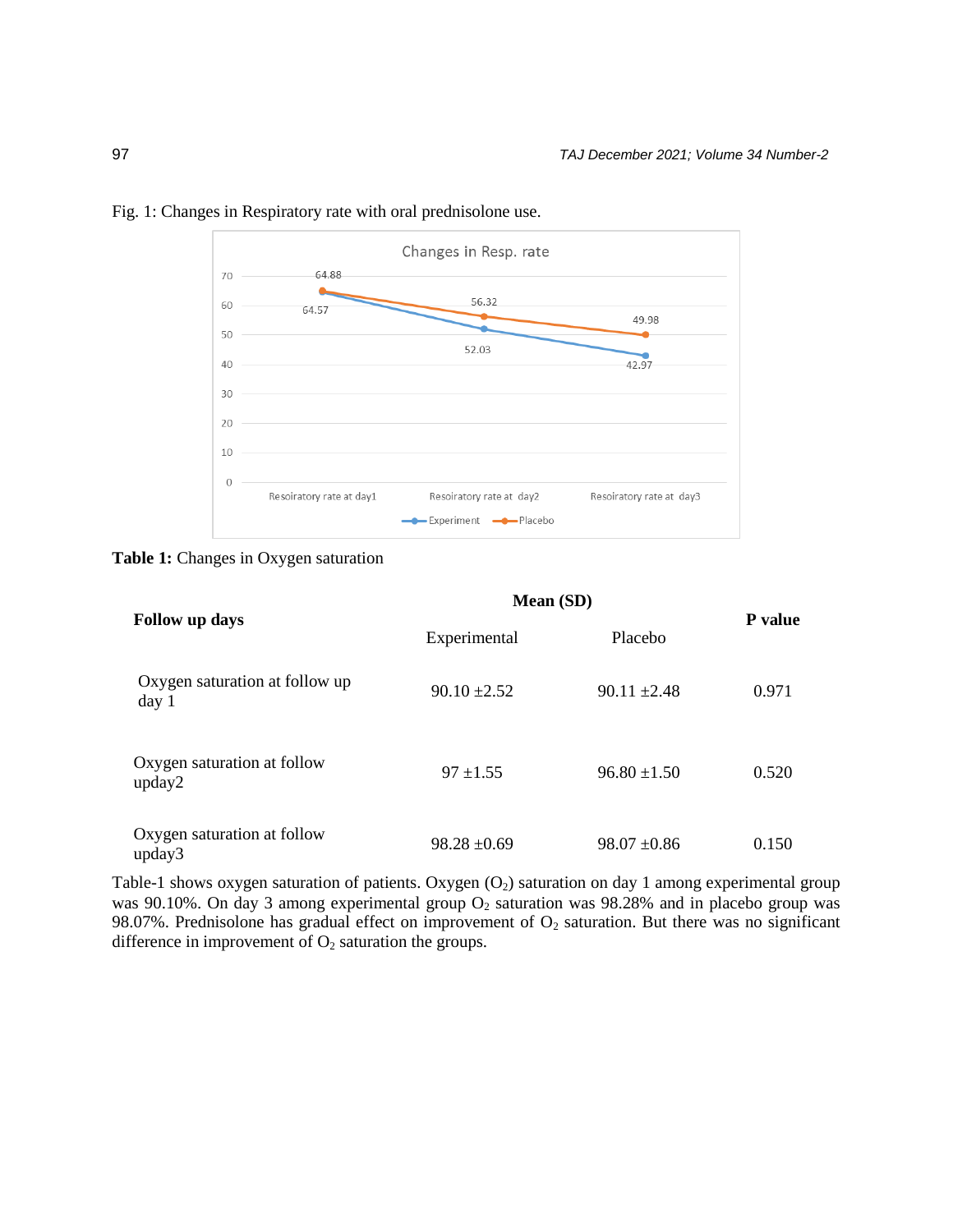**Table 2:** Effect on Rhonchi.

| <b>Follow</b> up | <b>Presence of Rhonchi</b> |                 | $\pmb{X}^2$ |      |
|------------------|----------------------------|-----------------|-------------|------|
|                  | <b>Experimental</b><br>(%) | Placebo $(\% )$ |             | P    |
| Day1             | 60(100)                    | 60(100)         |             |      |
| Day <sub>2</sub> | 58(96.7)                   | 59 (98.3)       | 4.61        | 0.03 |
| Day3             | 48 (80.0)                  | 56 (93.3)       |             |      |

\*The mean difference is significant at the level

Table-2 shows effect of prednisolone on rhonchi. On day 1 all the patients had rhonchi and with treatment gradually decreased on the following two days and on day 3 number of patients with rhonchi reduced to 48 in experimental and 56 in placebo group(P-value<0.05).

Regarding chest indrawing patients with oral prednisolone showed statistically significant association between experimental and placebo group (P-value=0.001) showed in (table-3). Among the total 120 patients with chest indrawing 100% patients on day 1 had chest indrawing which gradually decreases on the following two days and on day 3 showed 9 patients out of 60 patients in experimental group had chest indrawing and 27 patients in placebo group out of 60 patients.

Effect of prednisolone on hospital stay shown in table-4. Mean hospital stay in experimental group was 3.38±0.66 days and in placebo group was 4.74±1.30 days that showed the significant effect on hospital stay(P-value<0.001), which reduces 1-2 days of hospital stay compared to non-prednisolone placebo group. The association between experimental and placebo group showed statistically significant(Pvalue<0.001) in reducing severity of the diseases.

**Table 3:** Effect on Chest indrawing.

|                  | <b>Presence of chest indrawing</b> |                 | $\pmb{X}^2$ |       |
|------------------|------------------------------------|-----------------|-------------|-------|
| <b>Follow</b> up | <b>Experimental</b><br>(%)         | Placebo $(\% )$ |             | P     |
| Day1             | 60(100)                            | 60(100)         |             |       |
| Day <sub>2</sub> | 30(50.0)                           | 52(86.7)        | 12.85       | 0.001 |
| Day3             | 9(15.0)                            | 27(55.0)        |             |       |

\*The mean difference is significant at the level of 0.05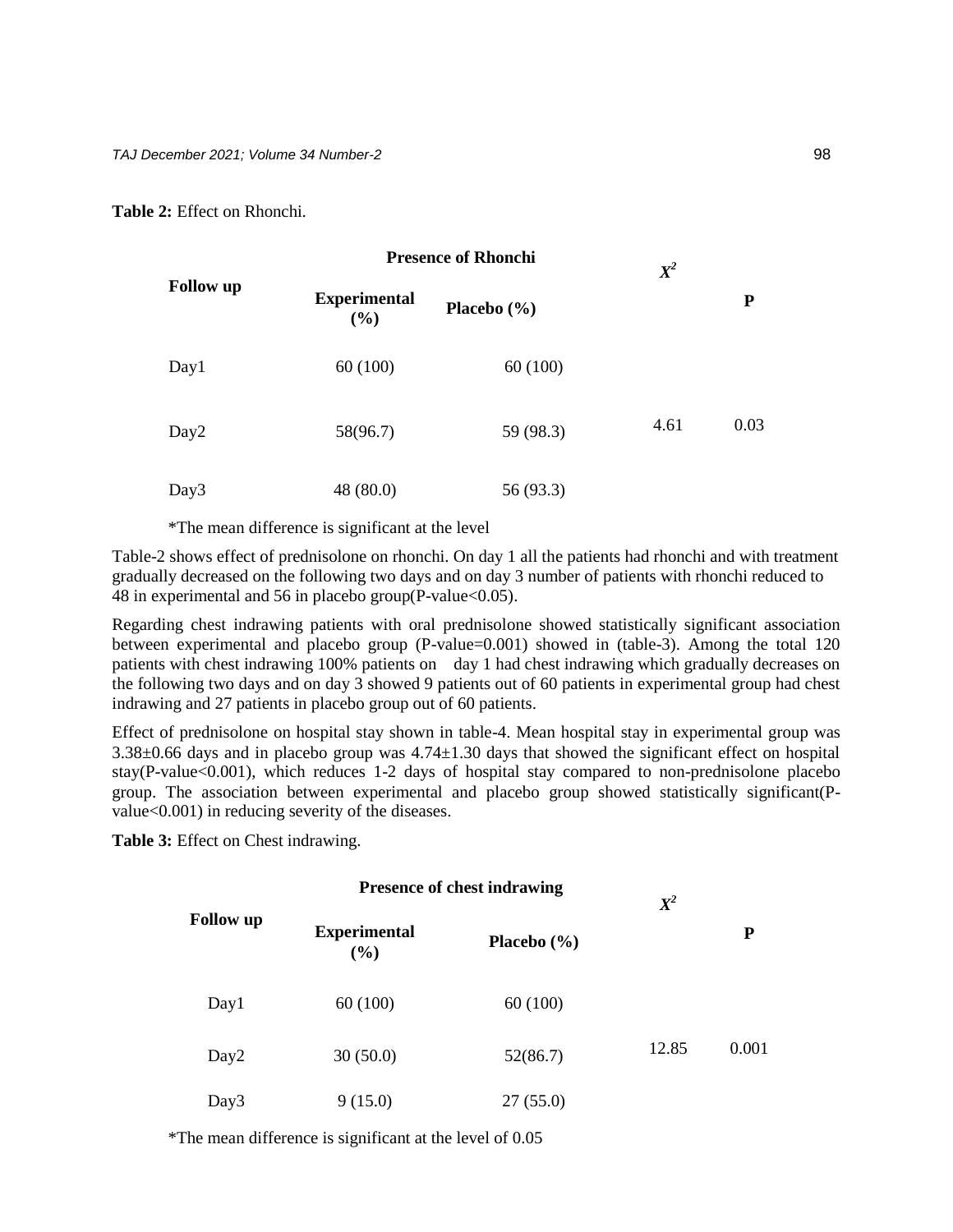**Table 4:** Effect on Hospital stay.

| <b>Variables</b>      | <b>Mean (SD)</b> |                 |         |
|-----------------------|------------------|-----------------|---------|
|                       | Experimental     | Placebo         | P value |
| Days of hospital stay | $3.40 \pm 0.64$  | $4.73 \pm 1.23$ | < 0.001 |

n= 120

The mean difference is significant at the level of 0.05

Table-5 shows the effect of oral prednisolone on clinical severity score. Among the patients on day 1 the severity score was high with mean 7.92 $\pm$ 0.81 in experimental and 7.95 $\pm$ 0.72 in placebo group. After treatment with prednisolone severity scores down to  $2.43\pm0.69$  among experimental group where as in placebo group was 3.35±0.82 on day 3.

**Mean (SD)**

**Table 5:** Effect on Severity of disease.

| <b>Variables</b>             | Experimental    | Placebo         | P value |
|------------------------------|-----------------|-----------------|---------|
| Clinical severity score day1 | $7.92 \pm 0.81$ | $7.95 \pm 0.72$ |         |
| Clinical severity score day2 | $3.63 \pm 0.78$ | $4.38 \pm 0.95$ | < 0.001 |
| Clinical severity score day3 | $2.43 \pm 0.69$ | $3.35 \pm 0.82$ |         |

#### $n= 120$

The mean difference is significant at the level of 0.05

#### **Discussion**

Acute bronchiolitis is one of the common serious acute lower respiratory tract infections in infants and children resulting from inflammatory obstruction of the small airways. Bronchiolitis remains a major public health problem throughout the world exerting significant morbidity and mortality. This randomized controlled trial study was carried out at inpatient department of pediatrics, RMCH, during January 2017 to December 2018 following convenient nonprobability type of sampling technique. For the research total 120 and each group contained 60 patients of bronchiolitis were selected. Their parents were interviewed by specific questionnaire and patients were undergoing some clinical examination and investigations for evaluation of efficacy of oral prednisolone in the treatment of Acute Bronchiolitis.

Respiratory rate was measured during admission and consecutive 3 days after pharmacological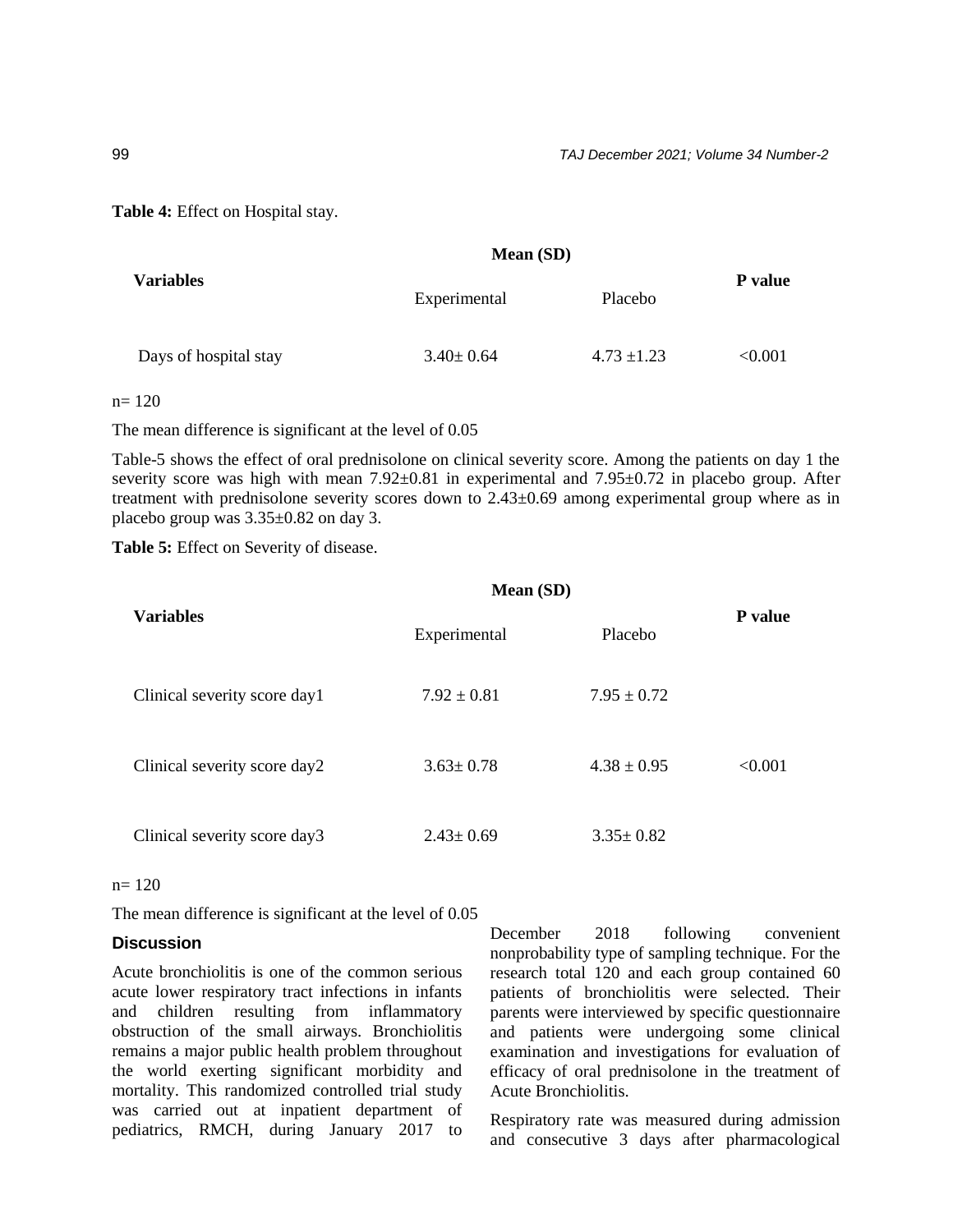intervention in both experimental and placebo groups. Initially there was no significant differences but gradually within 3 days of administration, there was significant changes observed(P-value $< 0.001$ ), where mean respiratory rate 42.97/min in experimental group and 49.98/min in placebo group (Fig.1). Similar response also observed in other study in the country. 8

According to the findings of  $O_2$  saturation by following 3 days of administration of oral prednisolone in bronchiolitis, there was gradual effect on improvement of  $O_2$  saturation but in comparison didn' t have significant effect (Table-1).

During admission on day 1; 100% patients had rhonchi in the both lung fields of both groups, which gradually decreased on the following two days. There was gradual improvement and on day 3 number of patients with rhonchi reduces to 48 in experimental and 56 in placebo group (Table-2). So our study showed that oral prednisolone significantly reduces rhonchi in patients with bronchiolitis(P-value<0.05). Similar effect also seen in other studies in home and abroad.Steroid reduces edema as well as respiratory obstruction by decreasing swelling in the lower air passages and thus reduces the rhonchi.<sup>8,9</sup>

Regarding chest indrawing (Table-3) all the patients had chest indrawing before starting prednisolone which was gradually decreased following 2 days and on day 3 number of patients with chest indrawing reduced to 9 in experimental and 27 in placebo group. This association showed statistically significant(P-value=0.001). Previous studies in the country found similar effect.<sup>8</sup> Effect of oral prednisolone on hospital stay was evaluated in comparison to placebo group (Table-4). That showed significant effect on duration of hospital stay(P-value $<0.001$ ) which was 1-2 days less than placebo group. Similar result also seen in other studies. 8,10-12

On clinical severity score oral prednisolone effect was evaluated in comparison to placebo group (Table-5). Among the patients during admission the severity score was high with mean 7.92±0.81

in experimental and 7.95±0.72 in placebo group. Clinical severity score was reduced to 2.43±0.69 in experimental than placebo group (4.28±0.95) which is statistically significant  $(P-value<0.001)$ . Steroids decreased symptoms score faster when compared with placebo.<sup>12</sup>

## **Conclusion**

This study addressed the efficacy of oral prednisolone in the treatment of acute bronchiolitis. By comparing with other studies, we can conclude that prednisolone is useful to wheeze or rhonchi, clinical severity as well as to reduce hospital stay when used in combination with conventional therapy.

#### **References**

- 1.Samantha A. House, Shawn L. Ralston. Wheezing in infants: Bronchiolitis. Nelson Textbook of Pediatrics 21<sup>st</sup> ed.2020; vol-2:2217-20.
- 2.Pelletier AJ, Mansbahc JM, Camargo CA. Direct medical costs of bronchiolitis hospitalizations in the United States. Pediatrics 2006; 118(6): 2418-23.
- 3. Kabir ARML, Haq N, Hoque M, Ahmed F, Amin R, Hossain A et al. Evaluation of hospitalized infants and young children with bronchiolitis – a multicenter study. Mymensingh Medical Journal. MMJ 2003; 12(2): 128- 33.
- 4. Hasan MS, Barua SK, Mahmud MN, Kamal AHM, Enayetullah M, Karim MR. Disease profile and pattern among children admitted in a Medical College Hospital. Bangladesh Journal of Child Health. 2012; 36(2): 66-70.
- 5.Kabir ARML, Mollah AH, Anwer KS, Rahman AKMF, Amin R, Rahman ME. Management of bronchiolitis without antibiotics- a multicenter randomized control trial in Bangladesh. Acta paediatrica 2009; 98(10): 1593-99.
- 6. Hall CB. Respiratory syncytial virus and para influenza virus. New England journal of medicine, 2001; 344(25): 1917-28.
- 7. Everard ML and Milner AD. The resoiratory syncytial virus and its role in acute bronchiolitis. Europian journal of paediatrics.1992; 151(9): 638-51.
- 8. Mollah MAH, Hasan KJ, Rahman ME, Rahman S. Efficacy of Prednisolone for Children with acute bronchiolits having family history of atopy: A randomized placebo-controlled trial. Northern International Medical College Journal. 2014; 6(1) :9- 11.
- 9. Yaffe SJ, Weiss CF and Shirkey HC Should steriods be used in treating bronchiolitis: committe on drugs? Pediatrics 1970; 46(4): 640-2.